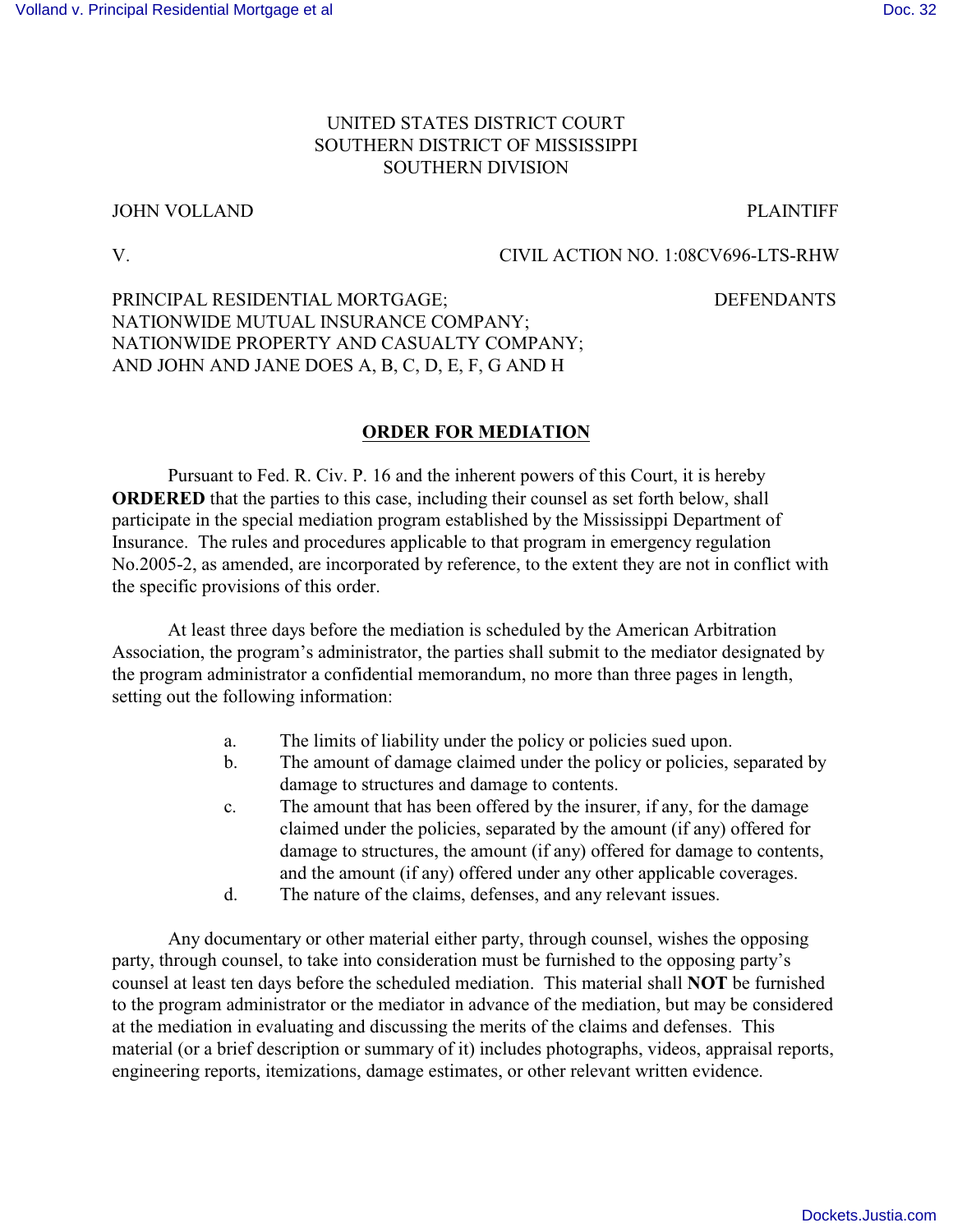This mediation will be subject to Rule 408 of the Federal Rules of Evidence. This mediation will have a basic time limit of no more than three hours unless, in the judgment of the mediator, substantial progress is being made toward settlement. EACH PARTY SHALL ATTEND THE MEDIATION AND EACH PARTY SHALL BE REPRESENTED AT THE MEDIATION BY ONLY ONE COUNSEL OF RECORD, AND NO OTHER REPRESENTATIVE OR PERSON MAY APPEAR AT THE MEDIATION ON BEHALF OF ANY PARTY OR THEIR COUNSEL.

In the event a party or counsel does not have maximum settlement authority, each party shall have immediate access, by telephone or in person, to an individual who is authorized to approve or decline proposed settlements. Insurance company representatives shall have immediate access, by telephone or in person, to an individual who has authority to authorize settlements in an amount at least up to or beyond the policy limits of the insurance contracts that have been sued upon. For the purposes of this Order, and because public telephones will not be available, the Court's prohibition against the use of cell phones in the United States Courthouse will be suspended, and counsel may communicate by these devices for any reason associated with the mediation. No other communication or recording devices of any kind shall be allowed in the mediation.

This mediation will take place in the Dan M. Russell, Jr., United States Courthouse, 2012 15<sup>th</sup> Street, Gulfport, Mississippi. Counsel for the parties will be notified of the date of, time of, and room where the mediation is to take place through the American Arbitration Association. ONCE A MEDIATION HAS BEEN SCHEDULED, IT MAY NOT BE RESCHEDULED WITHOUT THE COURT'S PERMISSION. NEITHER COUNSEL NOR THE PARTIES MAY CONTACT AAA OR THE MEDIATOR IN THIS OR ANY OTHER REGARD, INCLUDING, BUT NOT LIMITED TO, SCHEDULING OR ATTENDANCE. Furthermore, the mediator is hereby empowered to contact the presiding United States Magistrate Judge as to any issue that must be resolved in the course of the mediation.

The parties are admonished to cooperate with the mediator in a good faith effort to resolve any disputed issues of liability and damages susceptible of resolution by agreement of the parties. All parties and their counsel are reminded of their continuing duties and obligations after suit is filed. *See*, *e. g.*, *Gregory v. Continental Insurance Co.*, 575 So. 2d 534 (Miss. 1990); Fed. R. Civ. P. 11. *Cf. Universal Life Insurance Co. v. Veasley*, 610 So. 2d 290 (Miss. 1992). A party's and counsel's failure to attend and participate in this mediation, without good cause, shall result in the imposition of appropriate sanctions.

It is the policy of the Court to support and encourage the voluntary resolution of claims. In the event the parties wish to undertake private mediation in lieu of participation in this mediation program, their counsel shall inform the Court in writing within ten days of the date of this Order that they wish to pursue this alternative. However, if this alternative is chosen, the parties and their counsel shall be required to choose their own mediator and hold the private mediation no later than July 30, 2009. FURTHERMORE, PLAINTIFF SHALL ALSO ATTEND IN PERSON ANY PRIVATE MEDIATION SESSION THAT IS HELD IF THIS OPTION IS CHOSEN IN LIEU OF THE COURT'S PROGRAM. All counsel shall report to the